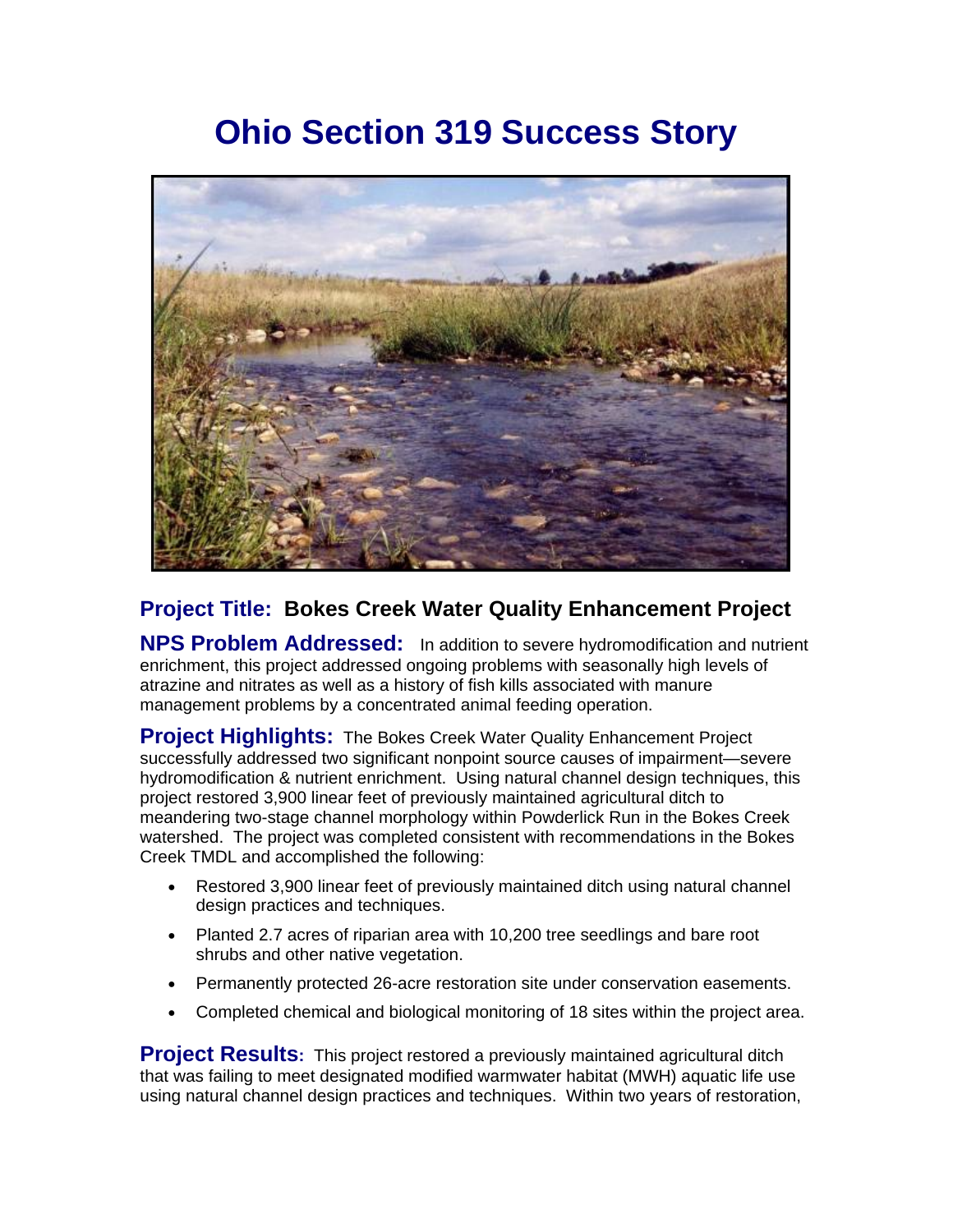Powderlick Run is very close to attaining warmwater habitat (WWH) aquatic life uses. The following environmental benefits were identified during monitoring that was conducted prior to and following completion of the project:

| Table 1.1-Environmental Benefits Resulting from Project |  |
|---------------------------------------------------------|--|
|---------------------------------------------------------|--|

## **Environmental Benefits Resulting from Project**

| <b>Measure</b>                        | <b>Prior Condition-1999</b> | <b>Following Restoration</b> |
|---------------------------------------|-----------------------------|------------------------------|
| <b>Assimilative Capacity Nitrogen</b> | 0.29 mg/L per hour          | 11.9 mg/L per hour           |
| <b>Habitat Condition (QHEI)</b>       | 39                          | 58                           |
| Index of Biological Integrity         | 18                          | 34                           |

In addition to making measurable biological and physical habitat improvements to Powderlick Run, water quality improvements resulting from this project are also being realized four miles downstream from the confluence of Powderlick Run with Bokes Creek. The project also resulted in the following NPS pollutant load reductions:

|  | Table 1.2—Load Reductions Resulting from Project |  |  |
|--|--------------------------------------------------|--|--|
|  |                                                  |  |  |

| <b>Pollutant</b> | <b>Load Reductions</b> |
|------------------|------------------------|
| Nitrogen         | 7,956 lbs/year         |
| Phosphorus       | $2,652$ lbs/year       |
| Sediment         | 1,326 tons/year        |

**Partners & Funding:** This project involved a diverse funding partnership as well as project participants. Following is a list of project partners who provided material and technical support for this project:

- DayLay Egg Farm
- Oxbow Stream Restoration
- City of Columbus
- Union County Soil & Water Conservation District
- Scioto River Federation
- Ohio EPA

The project was funded primarily with a section 319(h) sub-grant (Project #01(h)EPA-22) and matching funds provided by the city of Columbus and Oxbow Stream Restoration. Section 319(h) sub-grant funds amounted to \$189,000. Additional funding was provided by Ohio EPA's Division of Environmental and Financial Assistance (DEFA) under the Water Resources Restoration Sponsor Program (WRRSP) for restoration work in other nearby segments of Powderlick Run.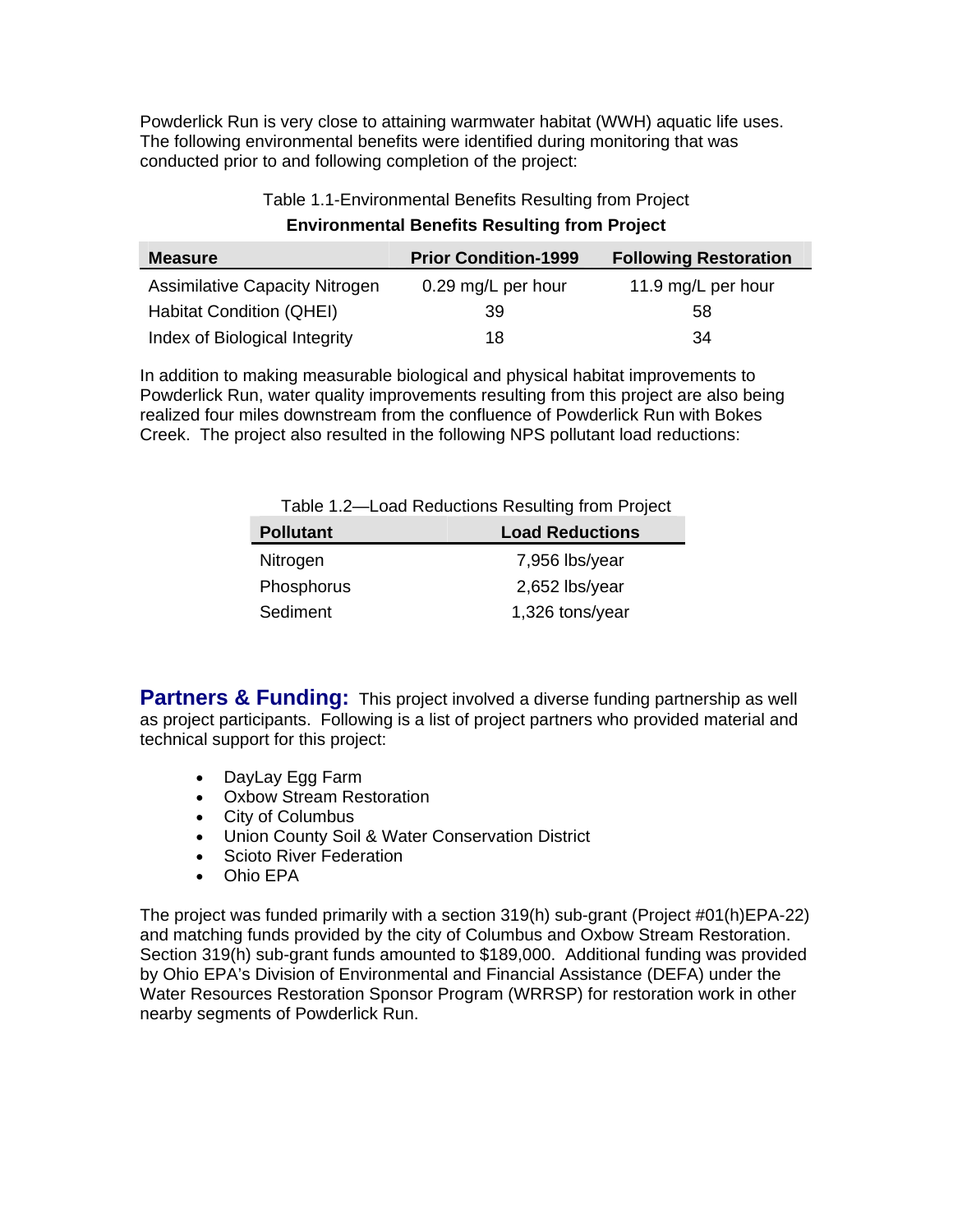**Photos and/Tables:** Following are a variety of photos of the project site illustrating conditions within Powderlick Run PRIOR to restoration and FOLLOWING restoration activities:



**PHOTO 1-1**  Prior to restoration, Powderlick Run was a severely modified maintained agricultural ditch not attaining its MWH aquatic life use designation.



#### **PHOTO 1-2**

Following restoration, Powderlick Run is meeting designated WWH aquatic life use and proving to be highly effective at assimilating nitrogen loadings to the stream.

This aerial view of the project site shows the engineered meanders and sinuosity of the restored stream. What was once a straight maintained ditch channel now flows five times wider than previously, slowing flow rates and improving the stream's capacity for assimilating nitrogen loadings to the stream from 0.29 mg/L per hour prior to restoration to 11.9 mg/L per hour following the project's completion.